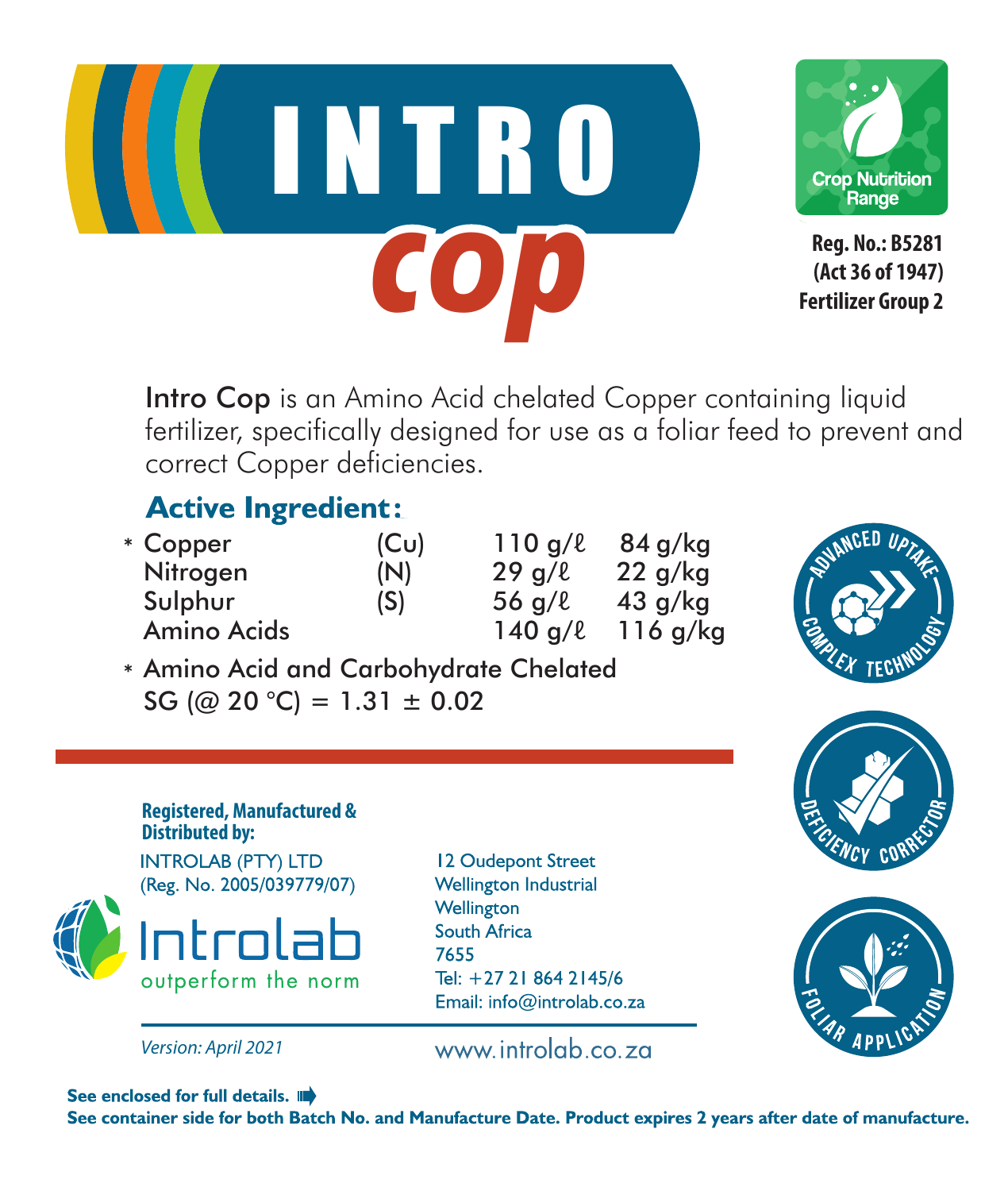## **Product Description:**

- Intro Cop is an amino acid complexed copper containing liquid fertilizer.
- Intro Cop is suitable for foliar applications.
- Intro Cop is recommended for use during plant growth periods, when the demand for copper is high.
- The amino acid complexed copper will enhance absorption in plants.
- Intro Cop is readily taken up by plants.

## **Compatibility:**

- Intro Cop is compatible with most agricultural remedies.
- It is advisable to do a miscibility test prior to mixing with other agricultural products.
- Handle with care.
- Do not re-use the container for any other purpose.

#### Intro Cop could lower the spray water pH.

The use of a pH buffer such as, AquaTech is recommended when tank mixing Intro Cop with other Agrochemicals that are susceptible to low pH conditions.

#### Do not apply Intro Cop:

- In a tank mix with Copper containing fungicides.
- Onto plants with Copper fungicide containing residues.
- Within 30 days after Copper containing fungicide applications.
- In a tank mix with products that contain high levels of phosphate or phosphonate.

Contact the Manufacturer or Crop advisor before tank mixing Intro Cop with other Agrochemicals.

## **Mixing Instructions:**

- Shake the container thoroughly before use.
- Follow the standard tank mixing procedure if this product is applied in combination with other agricultural products.
- Ensure good agitation throughout application.

#### **Storage:**

- Store in the original, well-sealed container away from direct sunlight in a cool dry environment.
- Keep away from children, uninformed people, animals and foodstuffs.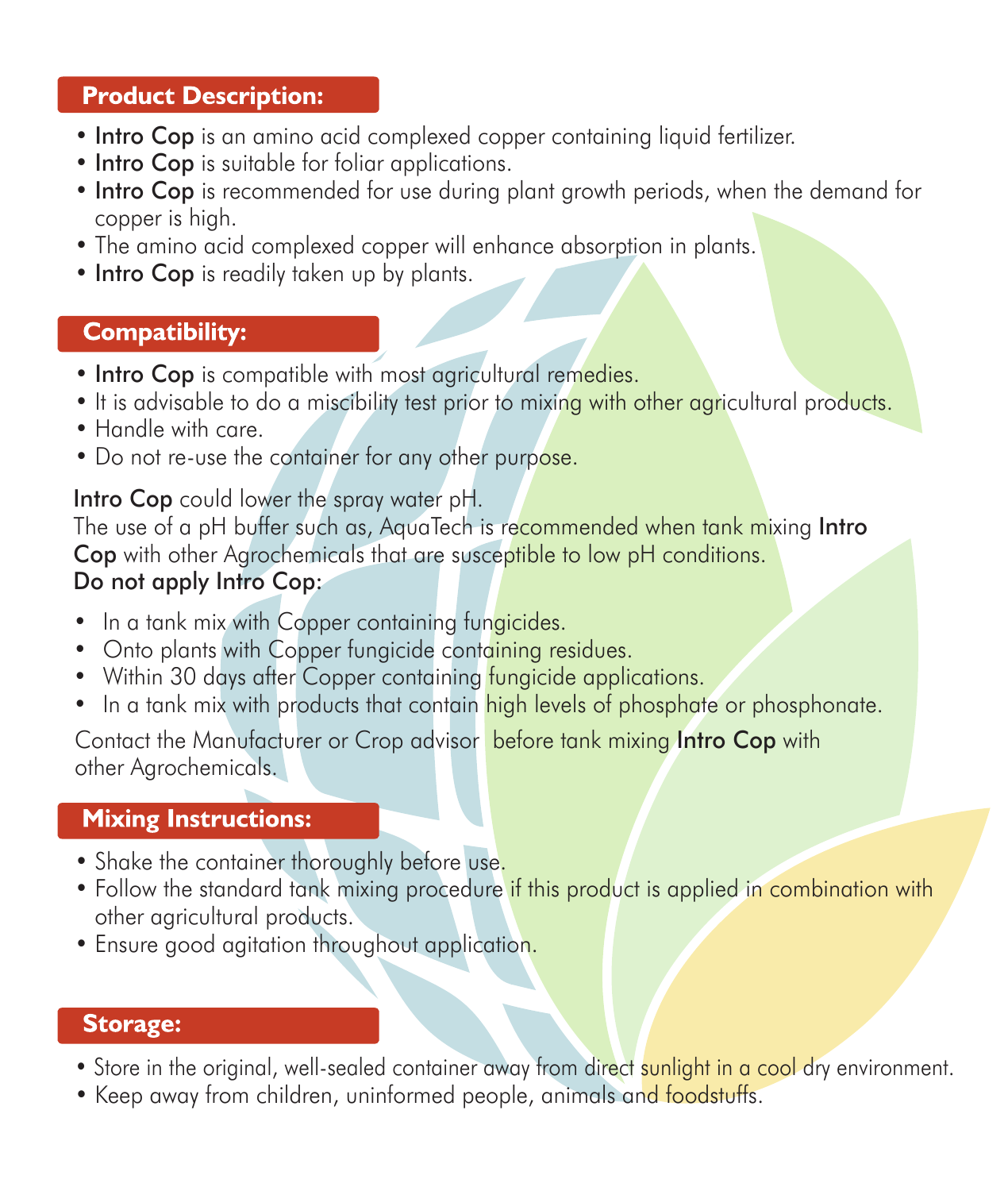## **Application Instructions:**

- Intro Cop should preferably be applied in the early morning or late afternoon.
- Do not apply to plants that are undergoing moisture or heat stress.
- Ensure good even coverage of the plants.
- For optimum results **Intro Cop** should be used in a balanced plant nutrition programme.
- Consult your chemical distributor, consultant or the registration holder should crop specific programmes be required, or if any additional information and guidance is required concerning the use of this product.

## **Warning:**

- Handle with care.
- Do not re-use the container for any other purpose.

## Intro Cop could lower the spray water pH.

The use of a pH buffer such as, AquaTech is recommended when tank mixing Intro Cop with other Agrochemicals that are susceptible to low pH conditions. Do not apply Intro Cop:

- In a tank mix with Copper containing fungicides. •
- Onto plants with Copper fungicide containing residues.
- Within 30 days after Copper containing fungicide applications.
- In a tank mix with products that contain high levels of phosphate or phosphonate.

Contact the Manufacturer or Crop advisor before tank mixing Intro Cop with other Agrochemicals.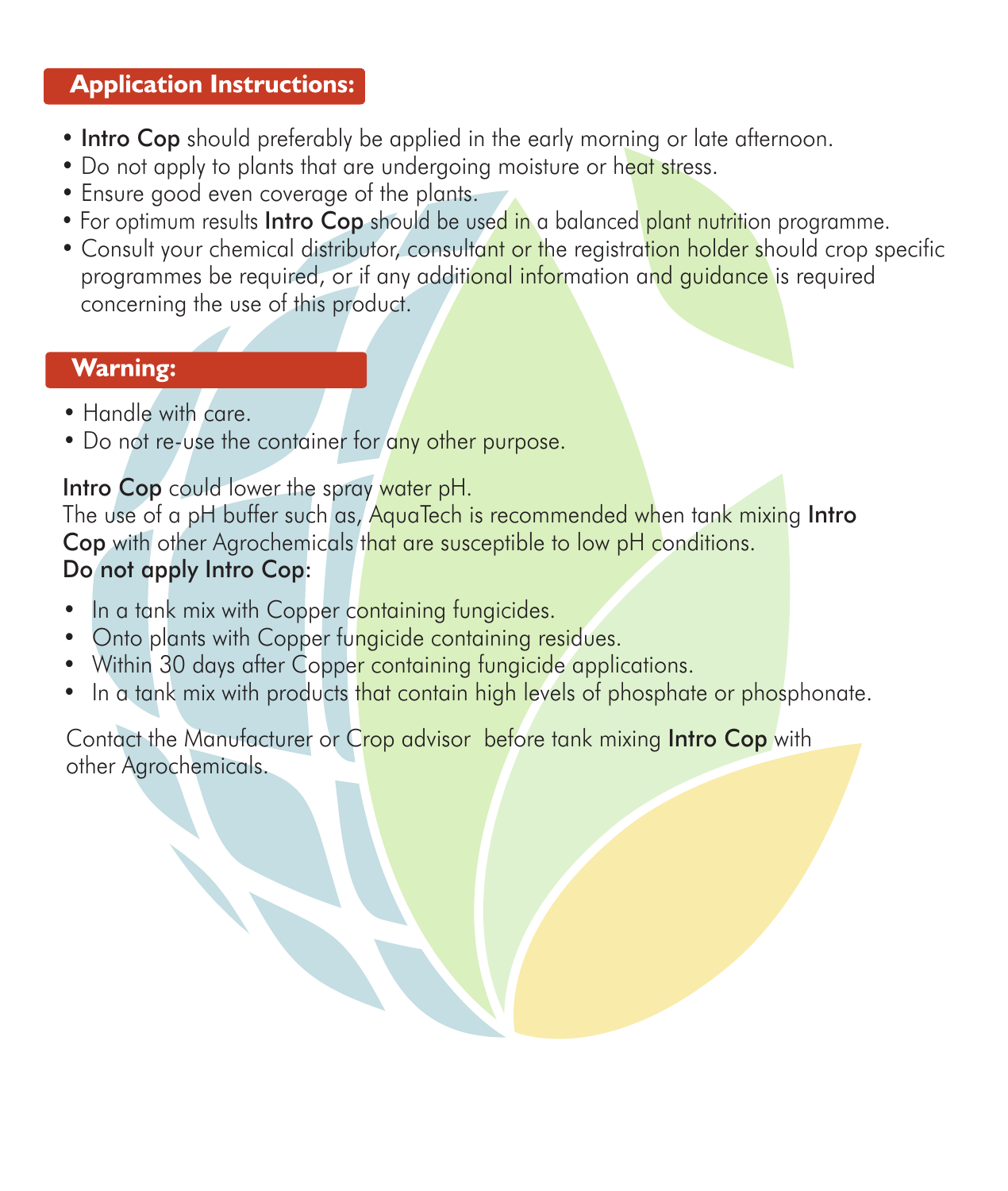# Directions for use: (Use only as directed)

Use the lower rates as maintenance and the higher rate to correct deficiencies:

| Crop                                                                 | Rate/ha                                           | <b>Remarks</b>                                                                                                                            |
|----------------------------------------------------------------------|---------------------------------------------------|-------------------------------------------------------------------------------------------------------------------------------------------|
| <b>Berries:</b><br>i. Blueberries.<br>Blackberries,<br>Raspberries   | $0.5 - 1 \ell$<br>$0.5 - 1.2$                     | Apply at the start of the growing season.<br>ii. Repeat application 14 days later<br>Apply in 300 l water/ha                              |
| <b>Bulb, Tuber &amp; Root Crops:</b><br>i. Onions, Garlic            | $0,5-1\ell$<br>$0,5 - 1$ $\ell$<br>$0,5-1$ $\ell$ | i. At golf ball size bulb stage<br>ii. 14 days later<br>iii.28 days later<br>Apply in 200 l water/ha                                      |
| ii. Potatoes,<br><b>Sweet Potatoes</b>                               | $1 - 2\ell$<br>$1 - 2\ell$                        | i. 4 Weeks post emergence. Apply in 300 l of water/ha<br>ii. 6 Weeks post emergence. Apply in 400 l of water/ha                           |
| iii. Beetroot, Carrots                                               | $0,5-1$ $\ell$<br>$0,5-1$ $\ell$                  | i. 2-3 Weeks post-transplant<br>ii. 14 days later<br>Apply in 200 l water/ha                                                              |
| Cruciferae:<br>Broccoli, Cabbage,<br>Brussel Sprouts,<br>Cauliflower | $0,5-1$ $\ell$<br>$0,5-1$ $\ell$                  | i. 2-3 Weeks post-transplant<br>ii. 14 days later<br>Apply in 200 l water/ha                                                              |
| Cucurbits:<br>Marrows, Pumpkins,<br><b>Baby marrows</b>              | $0,5-1 \ell$<br>$0,5-1 \ell$                      | i. Before flowering stage<br>ii. Directly after fruit set<br>Apply in 300 l water/ha                                                      |
| <b>Grapes</b>                                                        | $0,75 - 10$                                       | i. Start application at 10 cm shoot length.<br>ii. Repeat 10 - 14 days later, till onset of flowering.<br>Apply in 500 - 1000 & water/ha. |
| <b>Grain Crops:</b><br>i. Maize, Sorghum                             | $1 - 2\ell$                                       | i. 3-4 weeks post emergence<br>Apply in 200 l water/ha                                                                                    |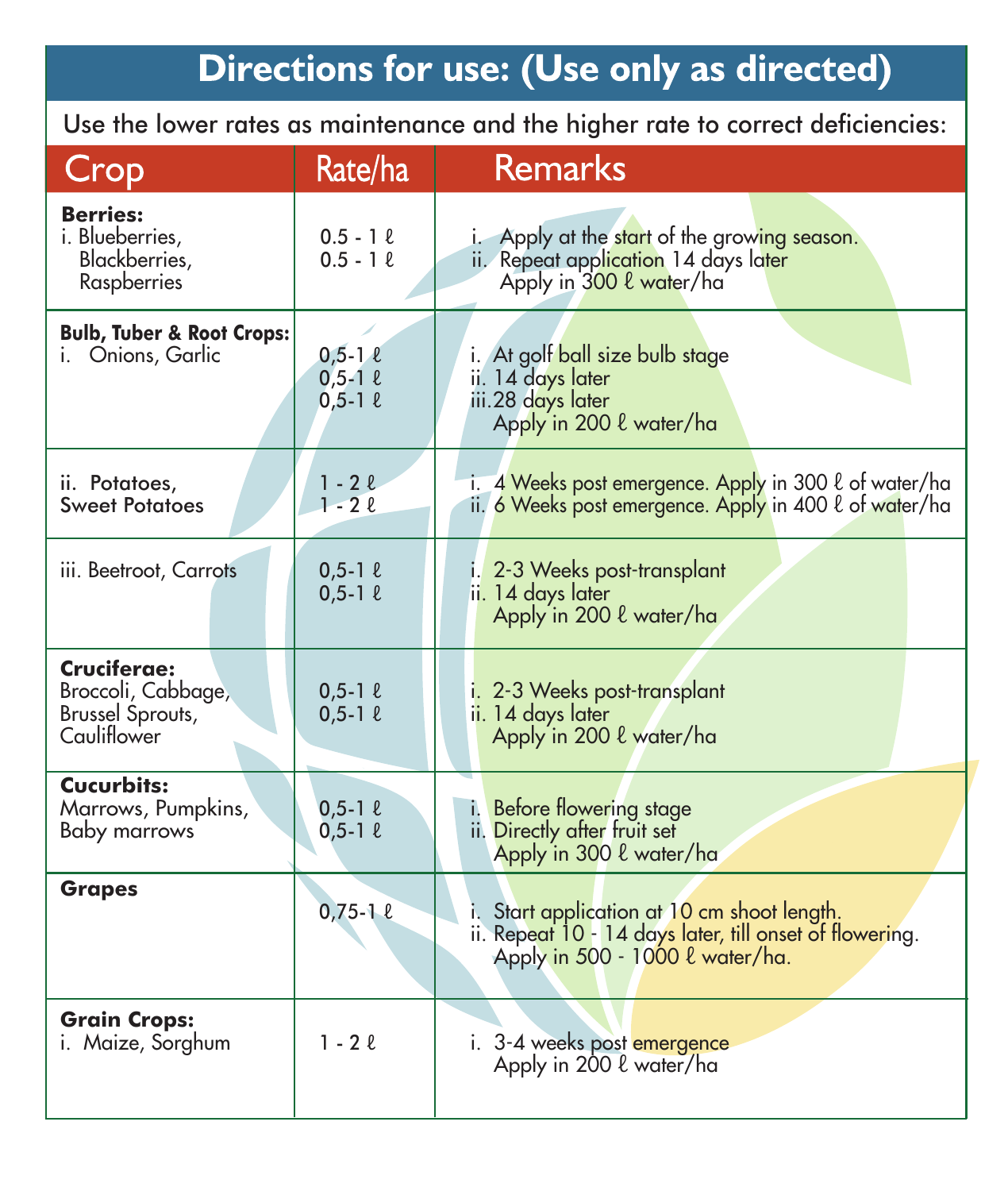| Directions for use: (Use only as directed)     |                                              |                                                                                                                                           |  |  |
|------------------------------------------------|----------------------------------------------|-------------------------------------------------------------------------------------------------------------------------------------------|--|--|
| Crop                                           | Rate/ha                                      | <b>Remarks</b>                                                                                                                            |  |  |
| ii. Barley, Oats, Wheat                        | $1 - 2$ $\ell$<br>$1 - 2$ $\ell$             | i. 3-4 weeks post emergence<br>ii. Flag leaf stage<br>Apply in 200 l water/ha                                                             |  |  |
| Legumes:<br>i. Dry Beans, Peas,<br>Other Beans | 1 – 2 l<br>$1 - 2 \ell$                      | i. 3-4 weeks post emergence<br>ii. 14 days later<br>Apply in 200 l water/ha                                                               |  |  |
| Nuts:<br>i. Almonds                            | $1 - 2$ $\ell$<br>$1 - 2\ell$<br>$1 - 2\ell$ | i. Apply at bud burst.<br>ii. Apply just before flowering stage.<br>iii. Apply directly post-harvest.<br>Apply in 1000 - 3000 l water/ha. |  |  |
| ii. Macadamia                                  | $1 - 2l$<br>$1 - 2l$<br>$1 - 2\ell$          | i. Apply at bud burst.<br>ii. Apply just before flowering stage.<br>iii. Apply directly post-harvest.<br>Apply in 1000 - 3000 l water/ha. |  |  |
| iii. Pecan, Wall Nuts                          | $1 - 3$ $\ell$<br>$1 - 3l$<br>$1 - 3l$       | i. Apply at bud burst.<br>ii. Apply just before flowering stage.<br>iii. Apply directly post-harvest.<br>Apply in 1000 - 3000 l water/ha. |  |  |
| <b>Oil Seed Crops:</b><br>i. Groundnut         | $1 - 2\ell$<br>$1 - 2\ell$                   | 3-4 weeks post emergence<br>i.<br>iii. 14 days later<br>Apply in 200 l water/ha                                                           |  |  |
| ii. Soy Beans                                  | $1 - 2l$<br>$1 - 2\ell$                      | i.<br>3-4 weeks post emergence<br>ii. 14 days later<br>Apply in 200 l water/ha                                                            |  |  |
| iii. Sunflower                                 | $1 - 2l$                                     | i. 3-4 weeks post emergence<br>Apply in 200 l water/ha                                                                                    |  |  |